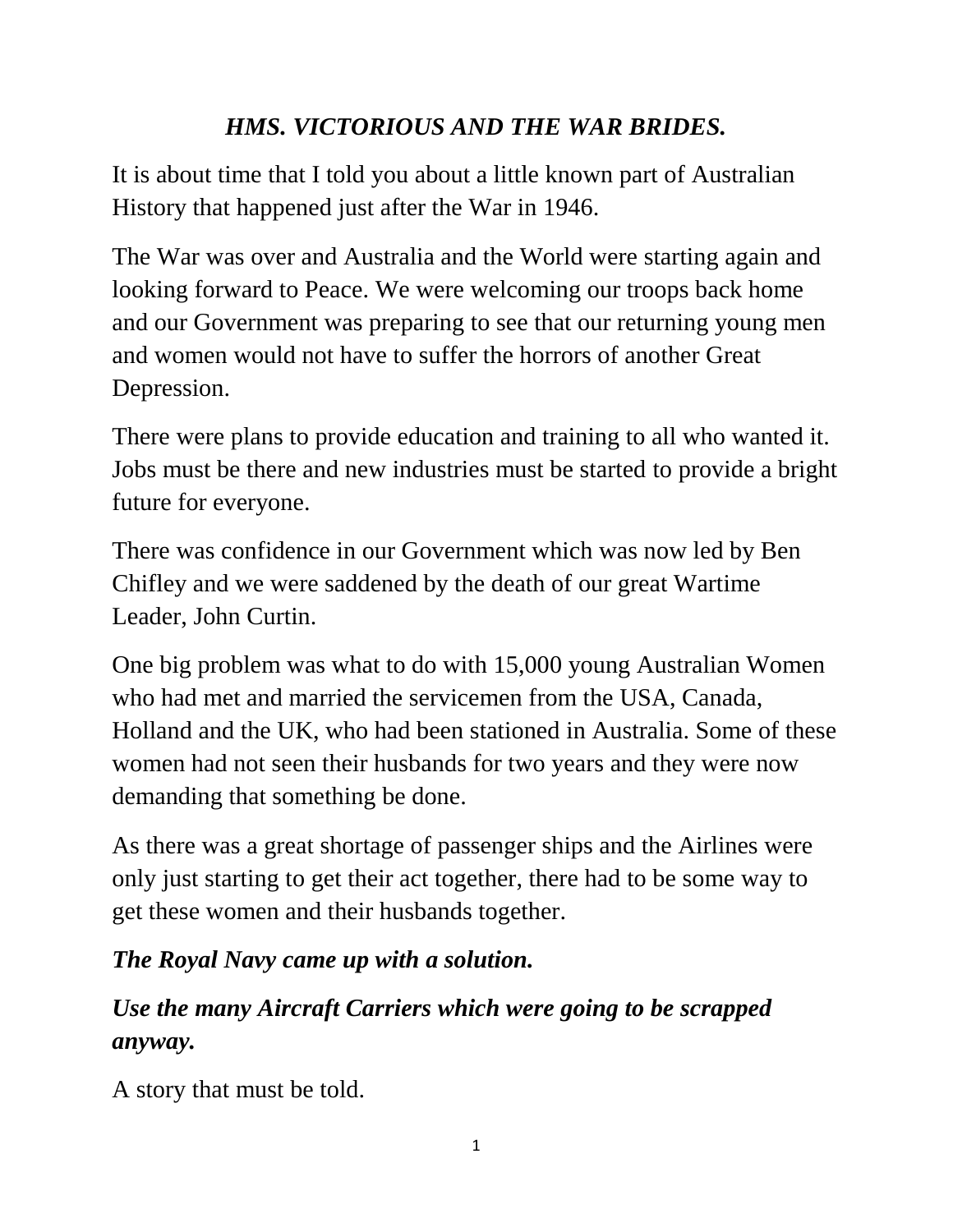On the 5 June 1946, *HMS Victorious,* the huge British Aircraft Carrier, sailed through Sydney Heads into Port Jackson. It was a grand sight.

*Victorious* had been part of the *British Fleet Task Force 57* which had been in the Pacific area since the War in Europe had ended. This Force had four other Carriers, *Indomitable, Illustrious, Indefatigable and Formidable.* They were part of the huge Allied Fleet which had been bombarding the Japanese Islands *Okinawa and Sakishima* in preparation for the invasion of Japan.

These Carriers had come under heavy attack by Japanese suicide Planes and several, including the *Victorious* had been damaged.

It was time to end its war and go home.

The Captain announced to his War-weary crew that they would be headed for Sydney to be repaired and they were overjoyed by his decision.

There were many celebrations as the ship sailed south for the men knew that they would have a warm welcome once they were safe in Sydney Harbour. They had been in Sydney and many of the men had formed close relationships with the local girls.

As *Victorious* tied up at Garden Island there were hundreds of girls waving and cheering and the men knew that the next few months would be very enjoyable indeed.

British Troops were always made welcome in Australia as most Australians still called England-HOME.

The refitting done , the *Victorious s*ailed back to the war but the Atom Bomb was dropped and the War was over. So it was back to Sydney again. The crew were unhappy when they were not sent to Tokyo for the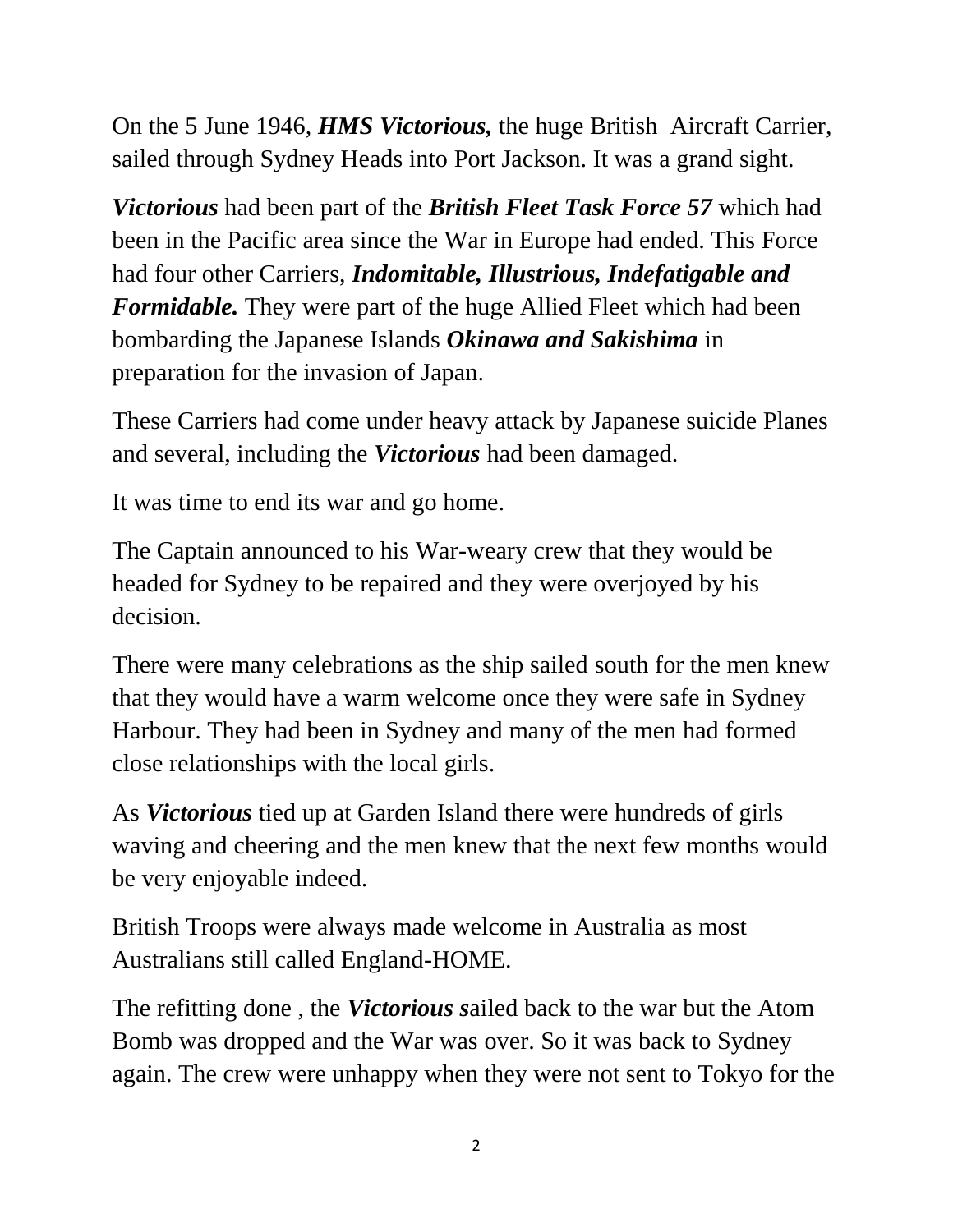surrender ceremony but were told that it was back home to Britain but first there was to be another stay in Sydney.

As they sailed into Sydney Harbour, every ship, big and small, sounded their sirens and fired flares. Planes flew overhead and dipped their wings as a salute to a brave ship.

The crew *Dressed Ship* and lined the decks and many a tear was shed because of the warm welcome. This was much better than being in Tokyo.

Captain John Annerley was popular with his crew and was even more popular when he announced that the *Victorious* had been ordered to return to Britain and was to carry a cargo of *War Brides of British Troops in Australia.* 

As many of the crew had married Australian girls it looked like being a wonderful voyage.

At the end of the War, Australia had a population of 7.5 million and the marriage rate began to climb as the Troops came home after five years of War. Marriage and a home were the anchors in a troubled World in 1945 and many young Australian Troops wanted to be with the girls who had waited for them and start a new life in a World free from all Wars. It was a time when glossy magazines all had pictures of young, elegant wives in the arms of handsome young ex-servicemen in their uniforms and wearing their decorations.

It was a sign of security and a new, prosperous way of life.

We wanted to be part of it all.

The War had given women a new role in society as they had been welcomed into the workforce. In 1942, PM John Curtin said that women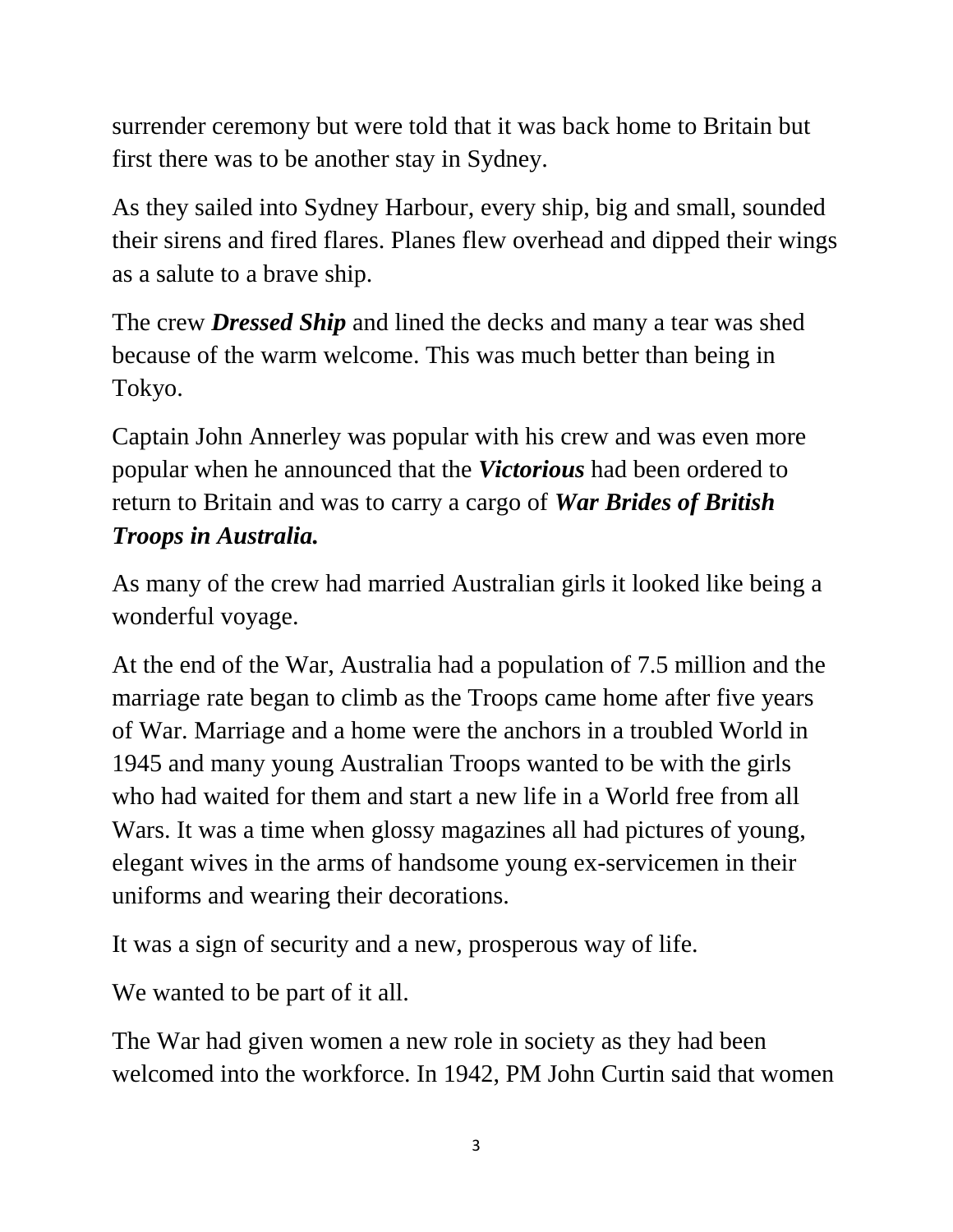should have wages equal to men. Women went to worm and began to earn good money and many would put off marriage until the War was over.

Women joined the Armed Services, the Red Cross and the Land Army. They gave great support to our Troops and the War Effort.

Most young Australians matured during the War years but when it was over there was a desire to settle down, raise a family, build a home and enjoy the coming prosperity that they believed that they had earned.

The US and British Troops who had served in Australia found that they were always welcomed into Australian homes and meeting Australian girls was easy to do. It is estimated that 15,000 Australian women married US, Canadian and British Servicemen.

## *Their lives would be changed forever.*

*HMS Victorious* lacked the usual comforts of a passenger liner so Captain Annerley called a staff meeting and drew up a plan to install bunks and bathrooms in the hangers under the Flight Decks. The plan was to provide for 500 women and children. There were to be staff to clean, prepare food and additional medical Doctors, Nurses and VAD'S.

The Captain had no idea about how a cargo of women and children would behave, He would soon learn.

It was announced that the refitting would be completed in May 1946 and the ship would set sail in June. Letters were sent to all War Brides saying that the Royal Navy would be paying all costs and that there would be free passage for all.

## *They were swamped with applications.*

*It was decided to increase the numbers to 700.*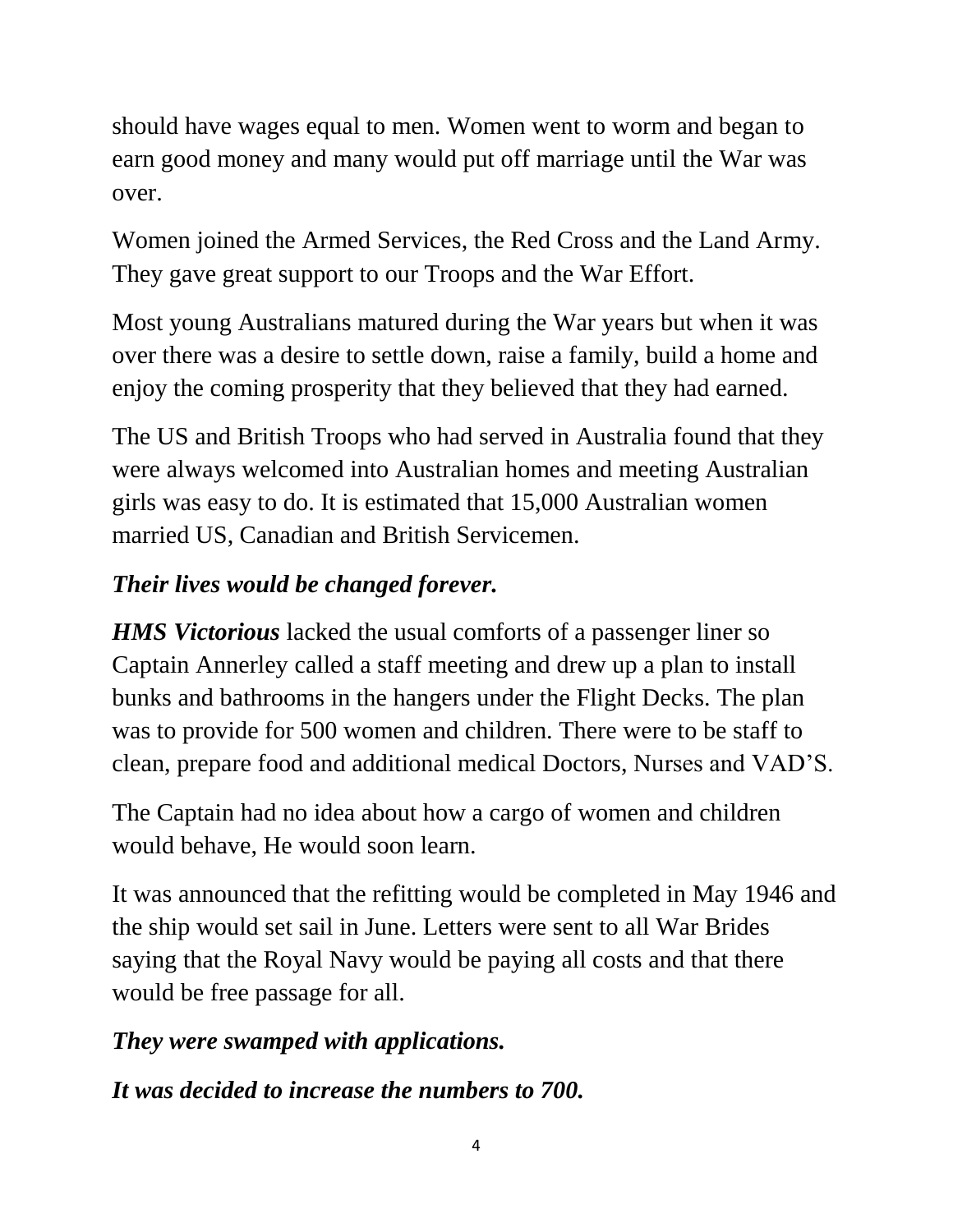The hangers had dormitories of bunks with overhead fans . Toilets and laundries were built as well as recreational areas. There was a huge dining room and a room for ironing. Several ice cream machines and soda fountains were installed as well as many water bubblers.

A kiosk and shelters were built on the upper deck and the Red Cross supplied towels and bed linen.

As many women were pregnant, several midwives were added to the staff.

Women were allowed to take 225lb of luggage and some hand bags. There was only one class and all would have the same food.

The Captain announced that the *Victorious* would sail on the 3 July 1946 and call at Fremantle, Ceylon, the Suez . Gibraltar and finish at Plymouth.

Welfare Agencies would meet the ship at Plymouth and assist any woman who had no one there to meet her.

## *Sadly, this was the case for some .*

*HMS Victorious* sailed from Sydney on the 3 July 1946 with 1,854 people aboard. There were 54 Officers, 813 Crew and 619 War Brides. There were VAD'S, Welfare Staff and Hospital staff.

As the ship moved into the Tropics it was found that more people were using the Flight Deck so all of the *Corsair Fighter planes* were pushed overboard.

The passengers cheered. The War was over.

## *LIFE AT SEA.*

Berths were allocated as follows.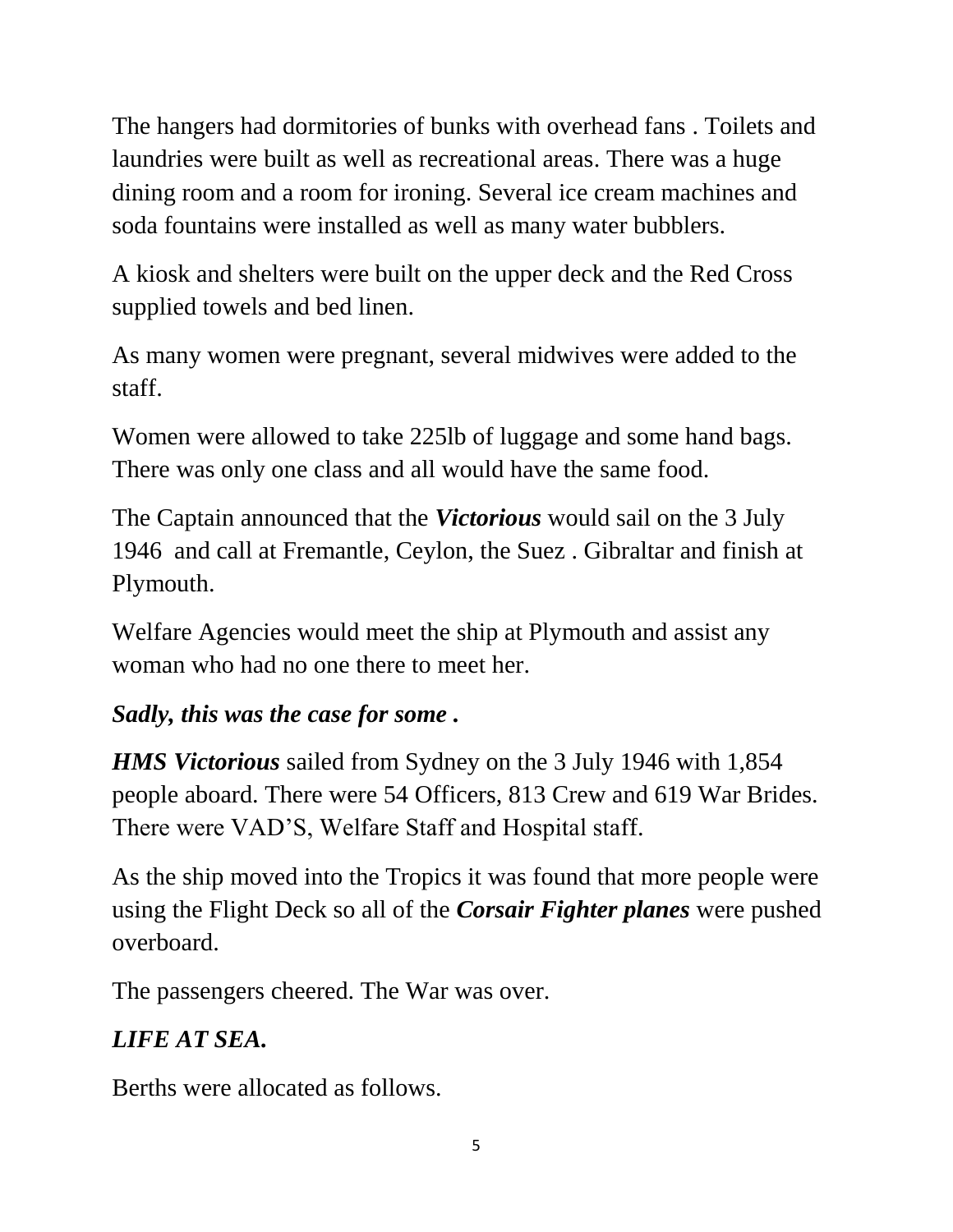Pregnant women and those with medical certificates were given first priority .Age was given second priority.

There was one shower for every 25 women and one toilet for every 20 women. Extra toilets were built close to the dormitories for use in the nights.

A large laundry was provided in the main hanger and clothes lines were provided in the lift wells. There were good irons and boards available.

Committees were formed to arrange entertainment and a Welfare Committee was there to help women with any problems. A booklet with all information was given to every woman.

The main hanger was the Food Hall with 18 tables each seating 20 women . The food was rated as good but there was a problem with serving fresh fruit and salads in the tropics.

Appetites were enormous.

Many of the women suffered from sea sickness but there was a good supply of paper bags.

June Martin wrote;

*We sailed and arrived at Gibraltar on the 3 August. We all went ashore and were able to buy fresh fruit from Spain. This was something that we would not see once we arrived in Britain.* 

Norma Dykes wrote;

*I spent my 18th birthday at Gibraltar and climbed the Rock and bought some nice fruit. I am looking forward to leaving the ship when we get to Britain. I am tired of life on board.*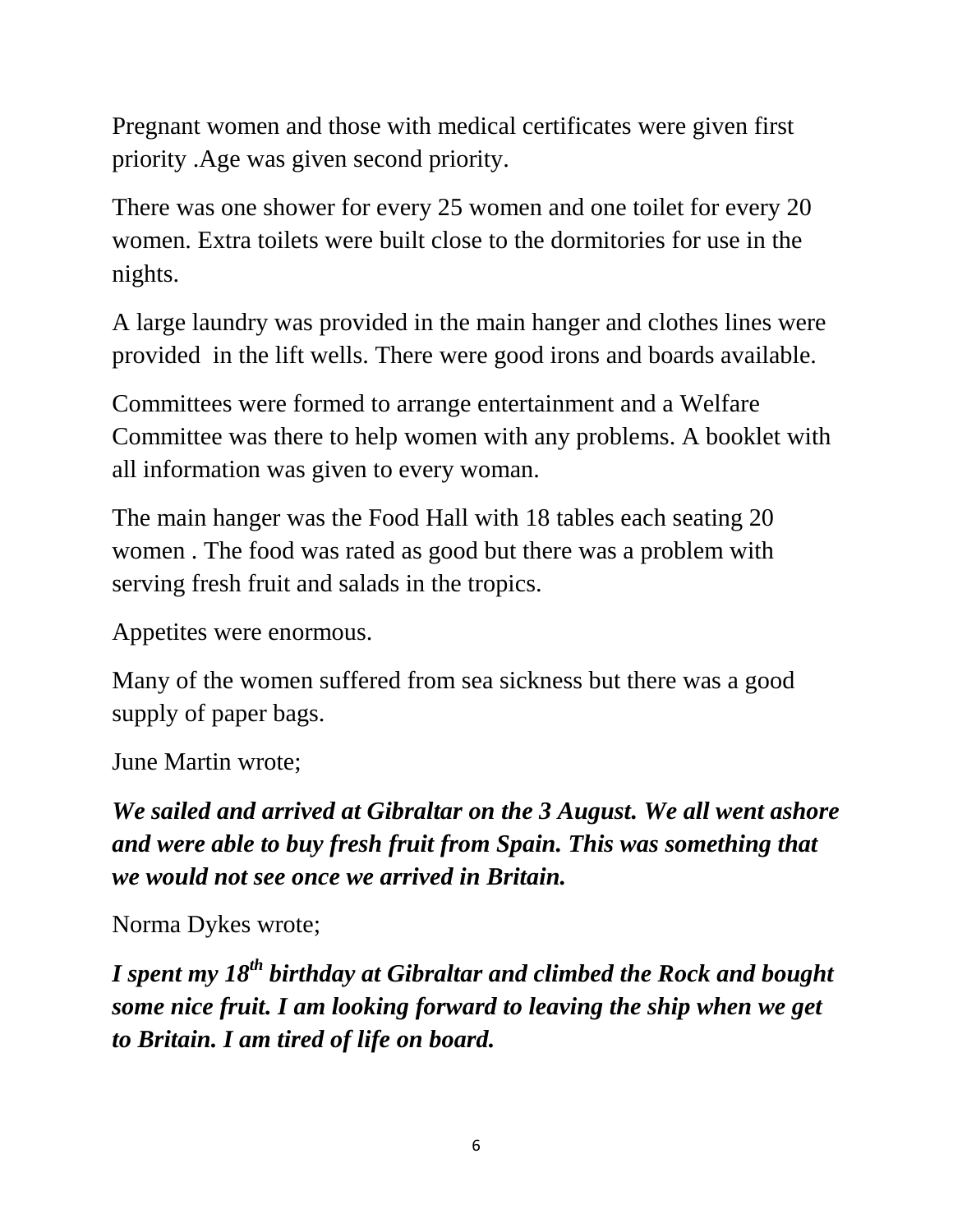The Victorious docked at Plymouth on the 6 August and the Lord Mayor of Plymouth and the Press were there to greet them

Elsie Willmott wrote;

*Plymouth had been badly bombed and there was rubble everywhere. A special train had brought our husbands there and I started to think about what I would do if my husband was not there. Then I saw him and my girl friend Molly also saw her man.* 

*We both felt so happy. I hardly recognised him in his civvy clothes. A lot different to his uniform.* 

*I was so happy.* 

Heather Harris wrote;

*Cliff was there to meet me. We got a train to London and met Cliff's brother and then on to meet Cliff's mum. I can see her now. We put our arms around each other and I gave her a big kiss. She was a bit shy at first but we got on all right.*

It was not all plain sailing as some of the Brides changed their minds on the voyage. They just wanted to go back to Australia. Some husbands did not come to meet their Brides as they had had formed new relationships in Britain.

We now find distressed Women on the dockside wondering what to do next.

However there were many Social Welfare people there who would say;

## *Come with us and we will try to sort things out for you.*

From Plymouth the War Brides fanned out across the UK to settle in cities, towns, villages and hamlets *.* They often had to share the homes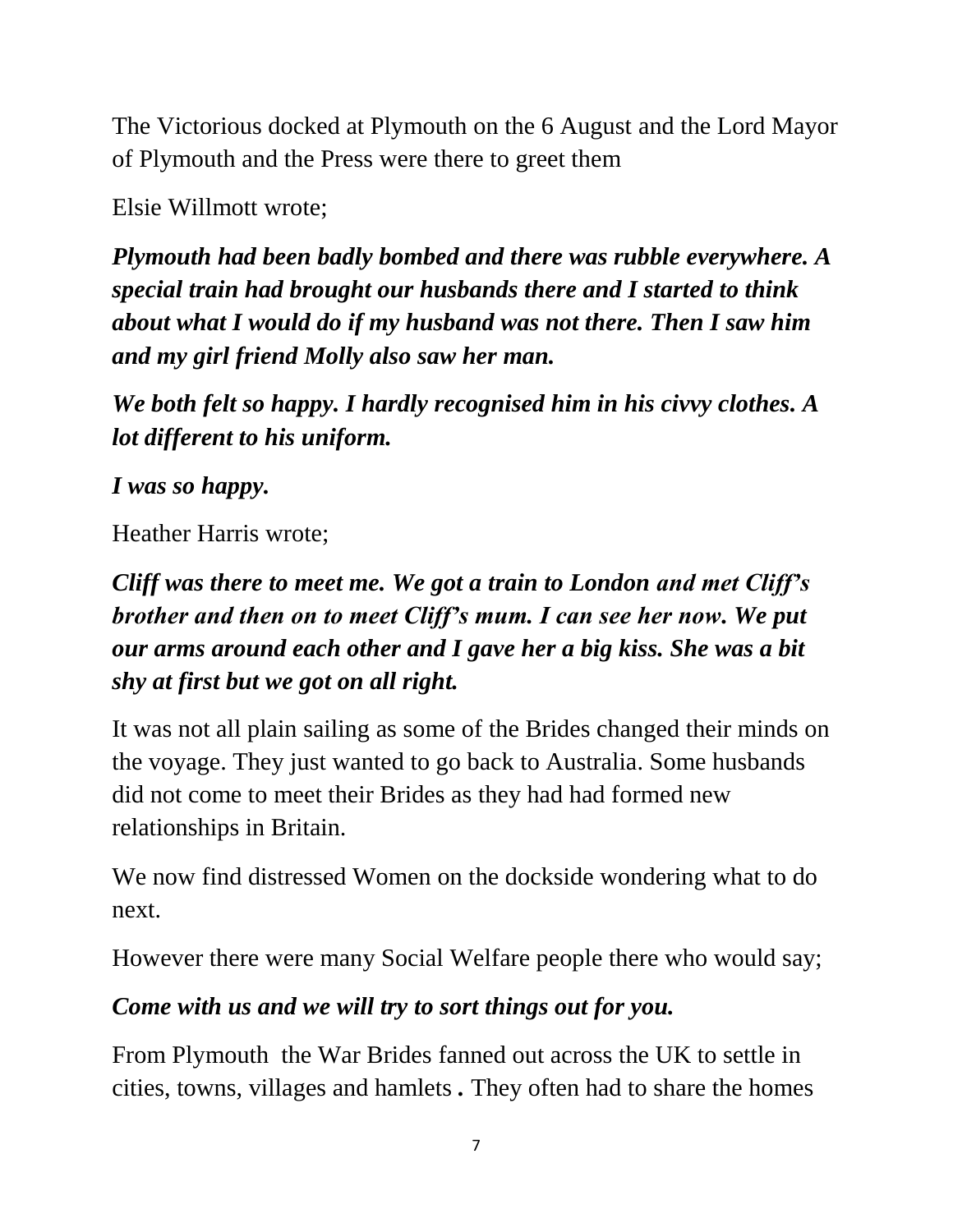of their husband's parents. They found that life in the Country was much different to that in the big cities. Food was rationed and fresh fruit was a luxury. Most families were counting their dead and repairing the bomb damage to their homes and workplaces.

It all took time but most of the Brides were accepted and loved. Families were started and life would begin again after 6 years of war.

The winter of 1954 was one of the most severe on record and many Brides wished that they were back in Australia. Most had never seen snow before.

For many of the War Brides the decision to stay in Britain or to return to Australia was a difficult one. Looking from Britain, Australia had become a Nation with new prosperity and an economic boom with jobs for everybody and new houses on large blocks of land. Britain was slow to rebuild and food and jobs were scarce.

By 1947 Britain had started an assisted passage scheme and this was taken up by many British families seeking a better life.

Elaine Powell wrote;

We came back to Taree and found that all my friends had gone . I found it dull after living in London. I wanted to go back but my Dennis got a job building houses at double the wage he was getting in England. He soon had his own business and my Mum loved him.

He now had his own house, a boat, a good Club, his mates and he never wanted to go back to Britain.

There are many more stories about The War Brides but I will finish up with an article written by a Sydney journalist in the Bulletin on the  $10<sup>th</sup>$ July 1946.